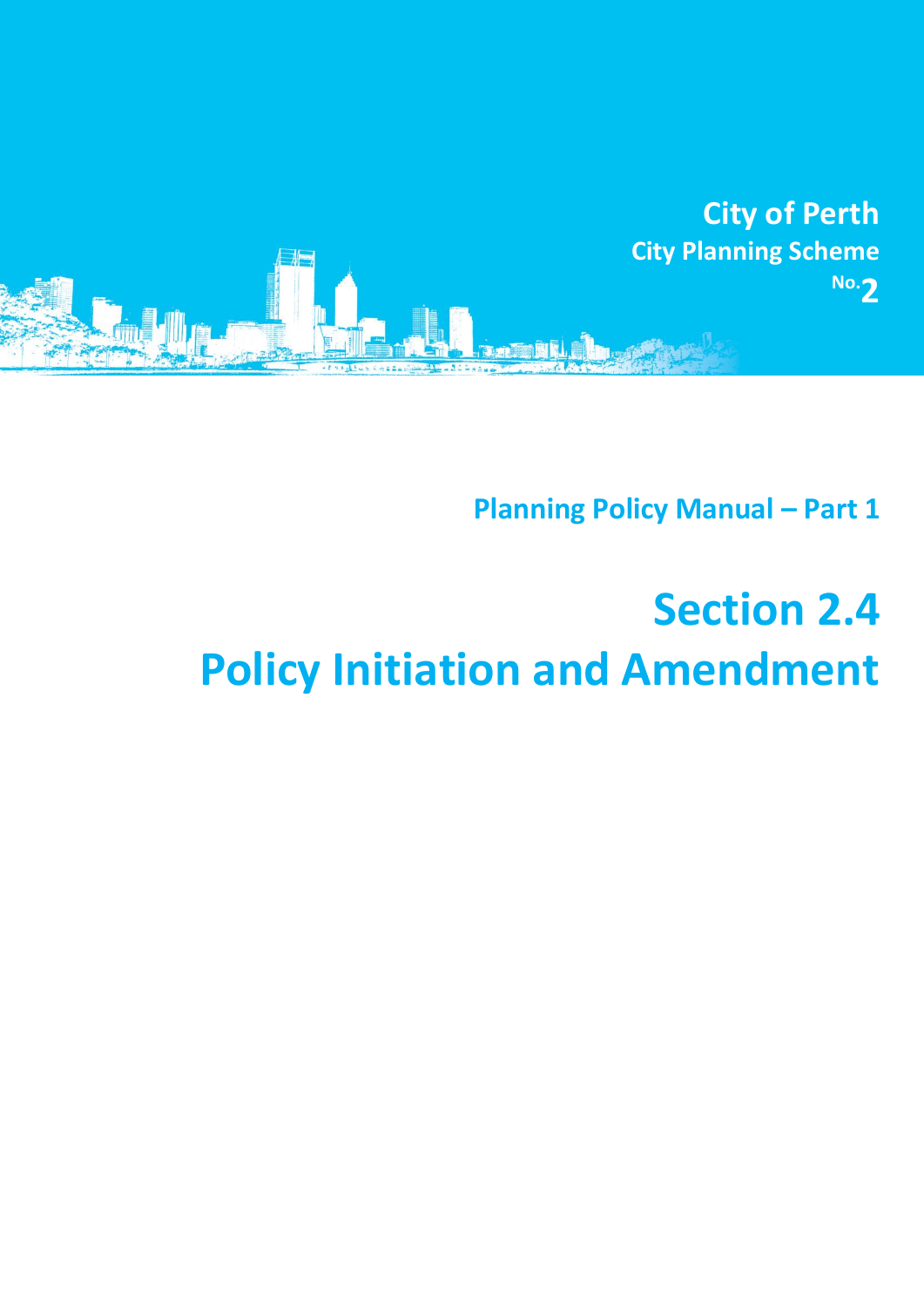| <b>Version #</b> | <b>Decision Reference</b> | <b>Synopsis</b> |
|------------------|---------------------------|-----------------|
|                  | 26 June 2001              | Adopted         |
|                  | 3 August 2004             | Amended         |
|                  | 11 April 2017             | Amended         |
|                  |                           |                 |

1